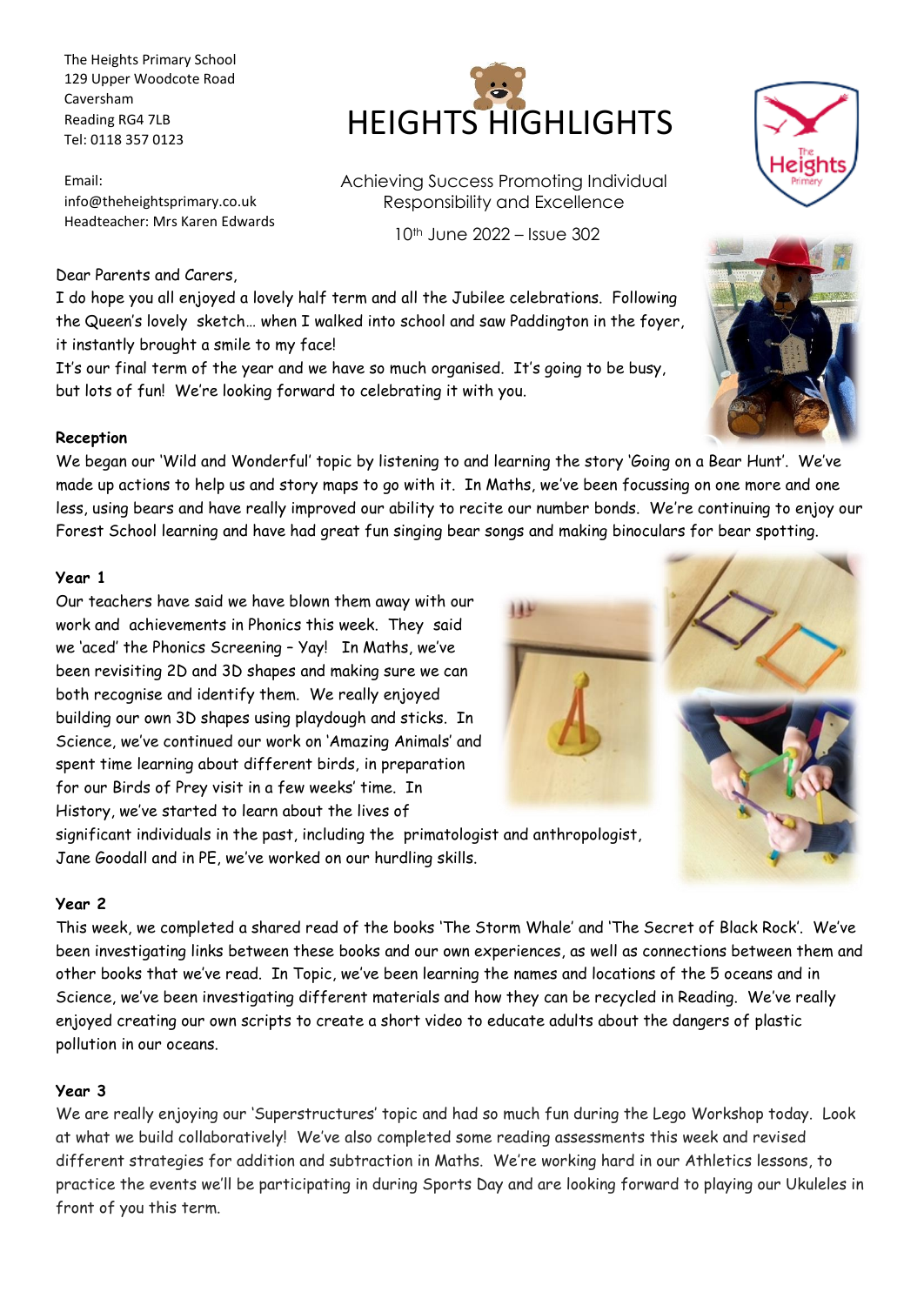### **Year 4**

In English this term, we will be looking at explanation texts. This week, we started by exploring the features of explanation texts and will move on to writing about the role of a local councillor. In Maths, we've been learning the names and properties of polygons and about acute, right and obtuse angles. We also compared them buy size. In Science this term, we're looking at scientists and inventors. We started this week by looking at Alexander Graham Bell and exploring how sounds travel through a medium to the ear in the context of Bell's invention of the telephone. In Art, we've begun an artist study, looking at Banksy. We're going to be learning about the evolution of graffiti, as well as discussing the moral implications of it. We're really excited about planning our own stencils over the coming weeks with a focus on an issue which means a lot to us, as this will give our graffiti a purpose.

## **Year 5**

Following on from our brilliant debates before half term, we've been practicing our persuasive writing on whether people should live in Athens or Sparta. We've used our knowledge of the two cities to create points, which we are evidencing and explaining. We've also been using artefacts to learn about Priam's treasure, including photographs and fact cards about the Ancient Greeks and Trojan War. In Maths, we finished our learning on decimals, by focussing on multiplying and dividing decimals by 10, 100 and 1000 and in Science, we've started a unit on 'Living Things and Their Habitats'. This week, we learned about sexual and asexual reproduction of plants, as well as learning about the parts of a flower.

### **Year 6**

This week, we began the preparations for our end of year play in earnest. We auditioned for roles, showcasing our dramatic talents in front of the Creative Director (Ms Rogers), Technical Director (Mr Cook) and two Assistant Directors (Mr Rose and Mrs Bareham). We're looking forward to taking real ownership of our production, by splitting into different teams and ensuring the play is properly prepared, with all the props, the set design and marketing materials. We've also continued to explore modern technology by learning about the key differences between the internet and world wide web. We've started to identify key dates in the development of the two most important inventions in recent memory and are comparing the purpose of each. In Art, we've been exploring Madhubani Art from North and East India. We've made use of vibrant colours and striking contrast to recreate some of these striking pieces, predominantly painted by female artists.

# **INSET Day – Friday 17th June**

Just a reminder that school is closed to pupils next Friday 17<sup>th</sup> June as we have an INSET Day.

## **Meeting with School Governors and Senior Leaders**

We would like to warmly invite you to join the school's Governors and Senior Leaders on Monday 4<sup>th</sup> July in the school hall. The briefing will cover the school's strategic focus in the coming years. This will be followed by a discussion about what your hopes are for the school in the next stage of our journey. We do hope you will be able to join us for this meeting at 7.30pm.

### **Kwik Cricket Festival**

Thank you to Shiplake College and Chris Ellison and his team for organising and hosting us today at the Kwik Cricket Festival. 16 children took part and thoroughly enjoyed being able to participate in cricket games with other local schools. Thank you to Mr Cook and Mrs Carter for supervising and supporting the children.